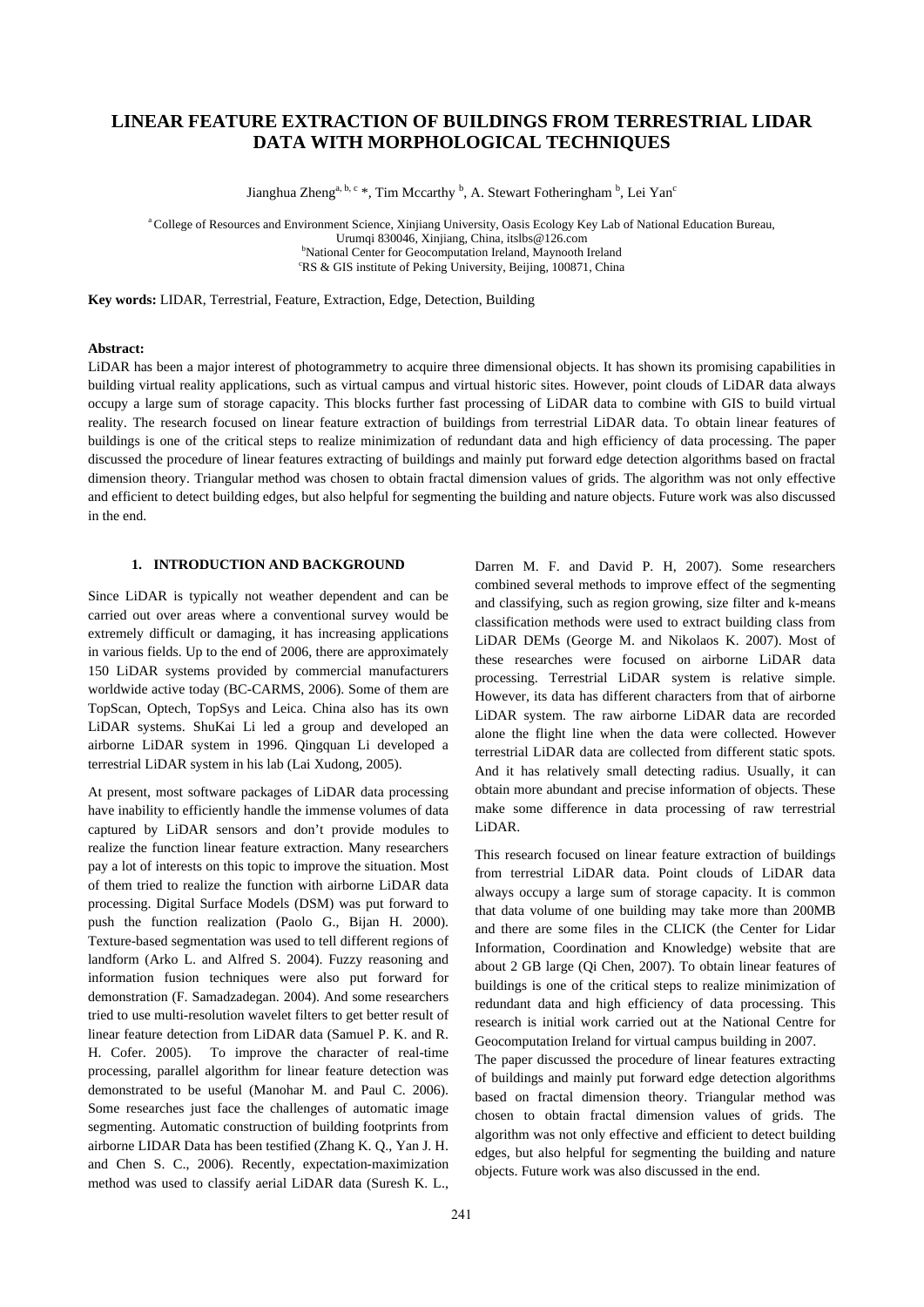#### **2. DATA COLLECTION, DATA CHARACTERS AND BASIC SOFTWARE**

The experiment data were collected with Leica HDS3000 on the campus of NUIM (National University of Ireland, Maynooth). The target is John Hume Building. The equipments are shown in Fig.1.



Fig.1 field and raw LiDAR data collected

The raw LiDAR data showed in Fig.1 was visualized by Leica cyclone5.8, which provides integrated LiDAR data processing environment. This image is one scanworld of the whole survey data. Each scanworld includes the LiDAR data acquired from one spot. The data format is \*.imp. Cyclone doesn't provide functions of automatic linear feature extraction and edge detection, though it has manual edge detection function. The raw LiDAR data have to transform into other formats, which could be read by other software, for realizing edge detection and linear feature extraction. Fortunately, cyclone can export scanworld into several formats, which are widely used, such as DXF, xyz and txt. Different format contains the same X, Y, Z coordinates of base spot and those of objects. However, the points are recorded in various orders in different formats. For example, Fig.2 shows the difference order.

| $\Box$ yel. txt - 记事本                                                                                                                                                                                                                                                                                                                                                                                  |           |
|--------------------------------------------------------------------------------------------------------------------------------------------------------------------------------------------------------------------------------------------------------------------------------------------------------------------------------------------------------------------------------------------------------|-----------|
| 文件(F) 編辑(E) 格式(O) 查看(V) 帮助(H)                                                                                                                                                                                                                                                                                                                                                                          |           |
| -97.182022.-45.022934.-0.312119<br>$-32.723495, -14.977188, -1.460953$<br>$-32.117508, -14.925095, -1.472153$<br>$-21.609055 - 9.919479 - 1.49437$<br>$-52.082962 - 24.931412 - 1.506363$<br>$-45.725479, -24.833939, -1.418263$<br>$-32.118851, -14.963242, -1.472916$<br>$-29.566116, -16.769363, -1.413956$<br>$-21.536728. -9.987167. -1.491806$<br>$-13.990128. -8.030991. -1.594864$             |           |
|                                                                                                                                                                                                                                                                                                                                                                                                        |           |
|                                                                                                                                                                                                                                                                                                                                                                                                        | Ln 1, Co. |
| $c. x y z - \n \mathbf{i}$ 事本                                                                                                                                                                                                                                                                                                                                                                          |           |
| 文件(F) 编辑(E) 格式(O) 查看(V) 韦助(H)                                                                                                                                                                                                                                                                                                                                                                          |           |
| $-97.182022 - 45.022934 - 0.312119$<br>$-154.578262 - 78.883469 - 8.494980$<br>-154.695328 -70.757736 -0.495529<br>$-154.579239 - 78.883987 - 8.331833$<br>$-154.692337 - 78.756363 - 8.332993$<br>$-154.688248 - 78.754349 - 8.168259$<br>$-133.154739 - 67.546188 - 0.146988$<br>$-134.661636 - 65.881973 - 0.293503$<br>$-121.017593 - 59.207748 - 0.132889$<br>$-77.537216 - 48.565567 - 8.425613$ |           |

Fig.2 difference order of coordinates in various formats

The first records in the two files are the same. They are the value of base point. This show the points are recorded without definite order. This causes some difficulties in data processing.

Lidar data are also different from raster image. They are vectors. And they have real 3D information. As to raster image, parameter Z stands for grey value of a grid. This means raster image is not true 3D. Most tradition edge detection algorithms for raster image are usually not suitable for Lidar data.

## **3. ALGORITHM FOR EDGE DETECTION OF TERRESTRIAL LIDAR DATA**

The key step to realize linear feature extraction is edge detection. Since terrestrial LiDAR data has different characters from raster image and airborne LiDAR data, it is necessary to build effective and efficient algorithms to realize edge detection. Some researches have put forward results of traditional algorithms in edge detecting of LiDAR data, such as Sobel, Kirsch, LOG, Canny and Roberts operators (Li Qi, 2003; .Lai Xudong, 2005). These algorithms were demonstrated not suitable for edge detection of LiDAR data. Zheng (2005) used fractal dimension methods to distinguish road from river in IKONOS image. Studies show that the nature background in the image is accorded with Brown movement model, which shows self-comparability of its local gray, some relativity with less variety of grey-level between neighbor pixel. On the contrast, the man-made objects have the brims with grey breaks and relative grey varieties between neighbor brim pixels (Yang, 2003). With the slide window, in nature background, its fractal dimension is small. If more brims of man-made objects, its fractal dimension is bigger. Since the nature and man-made objects have different fractal dimensions generally, Zheng (2005) demonstrated fractal dimension theory can be used distinguish road from river element from remote sensing images automatically. The research gave illumination to edge detecting of terrestrial LiDAR data. If there is an edge, fractal dimension of the grid that it belongs to must has bigger value than that of inner grid. Since LiDAR data the different features, the algorithm used in Zheng's research has possibility to be used for edge detection of terrestrial LiDAR data.

In general, fractal dimension theory mainly has three algorithms, line-divider method, slop-direction method and Triangular method. This research chose the third one for its advantages. Triangular method is same in nature as the slop direction one. The fractal dimension can be obtained by calculating the 3D surface area of the remote sensing image. However, the algorithm is more precise. The study shows: the nature background is accorded with fraction Brown movement model, which is one of the classical models in fractal signals (or image) study for its excellent characters. By the way, the surface area is measured by the following equations (Zheng, 2005) :

$$
\log A = C + B \log G \tag{1}
$$
  
 
$$
D = 2 - B \tag{2}
$$

Parameter A stands for the measured surface area, G is the step, B is the slope, C is a constant, and D is the fractal dimension. Due to no entire self-similarity, it often shows the similarity from the statistic extent. In practice, a series of G and A values are selected in the logarithm coordinate system and are fit with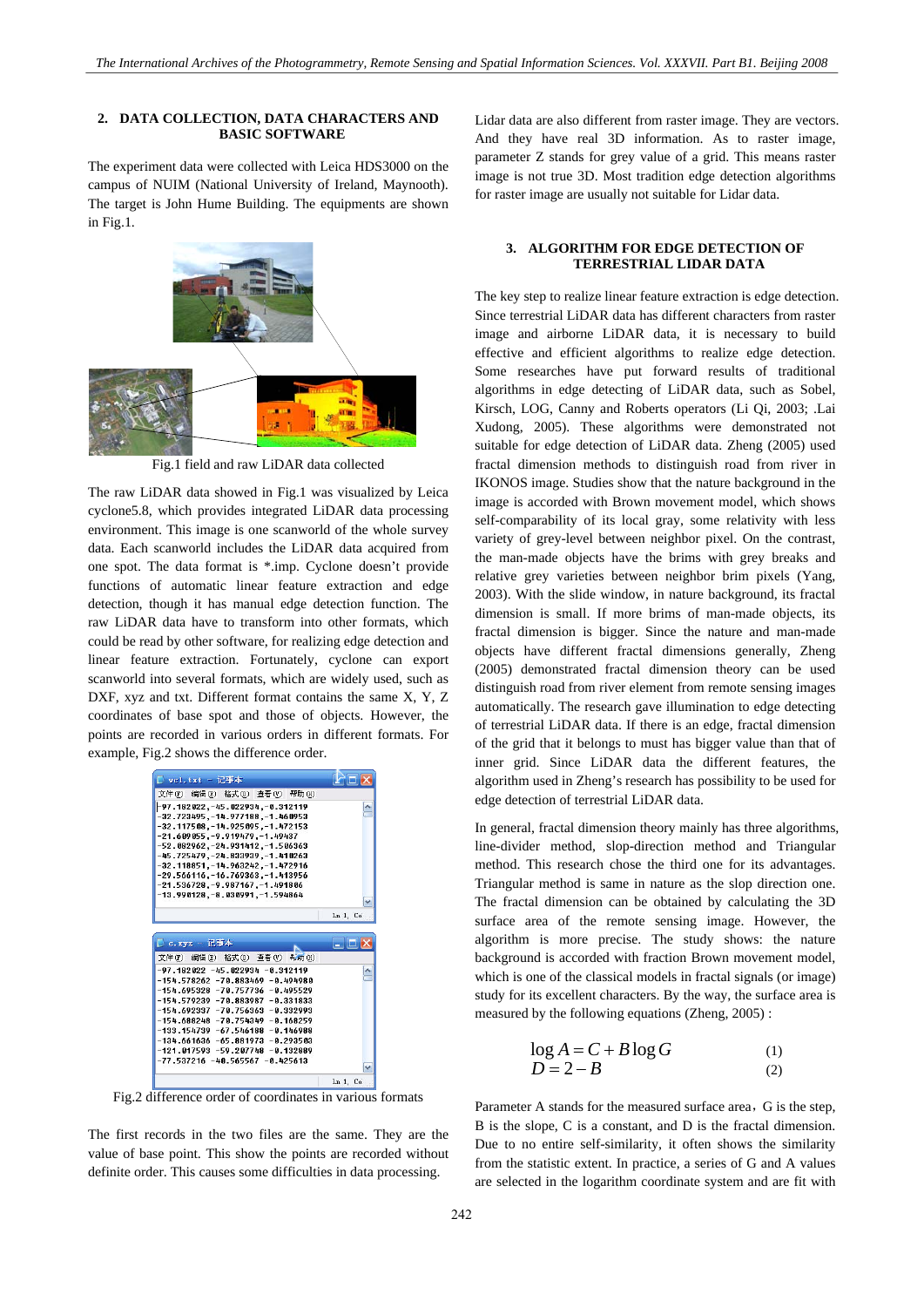use least-square method. The fit-line slope is parameter B. With formula 2, he fractal dimension D, can be calculated out.

According to the characters of fractal curved surface, the bigger the step for calculating the area of curved surface, the smaller the area of the curved surface. So the slope value of fitting curve is a negative number and the fractal dimension, parameter D, is between 2.0 and 3.0. This is accorded with fractal theory. The principle of triangular method is shown as Fig.3 (Zheng, 2005).



Fig.3 the principal of triangular method

A grid formed by E, F, G and H, and their grey-level are named as  $P_{A}P_{B}P_{C}$ , and  $P_{D}$ . The grey-level of the grid central is  $P_{\alpha}$ . It can be calculated by the formula (3).

$$
P_0 = (P_A + P_B + P_C + P_D) / 4 \tag{3}
$$

The curved surface area ABCDO is worked out by triangular formula. Then, a series of areas are calculated with specified steps. Selecting the step values as 1, 2, 4, 8 …… (The integer power of 2) in turn, we can get the 3D areas. With least-square method, double logarithm-fitting and formula (2) can to work out the fractal dimension of the remote sensing image.



Fig.4 improved triangular method for edge detection of terrestrial LiDAR data

In Fig. 3, points of E, F, G and H are the four corner of a raster grid, with grey value of the points formed their new position, points of A, B, C and D. As to terrestrial LiDAR data, the points of A, B, C and D in Fig. 4 are real 3D vectors. So it has coordinates system. Its original point is the basic point of the

scanworld of LiDAR data. And formula (3) should be modified as formula (4) for one grid may contain a number of points.

$$
P_O = (P_A + P_B + P_C + P_D + \dots + P_n) / n \quad (4)
$$

 $n$  stands for the number of points in the grid. Then it calculates the fractal dimension values of grids. There are some basic rules for automatic judgments.

- If the fractal dimension values of adjacent grids are close, then there are no edges contained in the grids.
- If the fractal dimension value of one grid is different from one of adjacent grids, it or the adjacent grid contains edge.
- If the target grid has two adjacent grids with different fractal dimension value, and the two adjacent grids are not opposite side, there is corner point in one of the grid.

| Corner grid   | Adjacent grid | Corner grid   |
|---------------|---------------|---------------|
| Adjacent grid | Target grid   | Adjacent grid |
| Corner grid   | Adjacent grid | Corner grid   |

Fig.5 target grid and adjacent grids

Then how to determine which point in which grid lie on the edge is a problem. It can be solved by quad tree methods. It means to divide related grid by quad tree and go back to carry out procedure from the beginning until it can't be divided and found the edge points.

After we obtain edge points, it links the neighbor points. Then calculate the slope of the line. If the slope of the line has distinct changed, the last point should be corner point. The thresholds of this judgment and that of different fractal dimension value rely on experience. The calculation can be easily conducted by Matlab.

#### **4. PROCEDURE OF LINEAR FEATURE EXTRACTION**

Before edge detection of terrestrial LiDAR data, some pre-processing measures should be carried out.

- First, interference should be segmented from target data. Main interferences are trees and cars in front of building. As mentioned above, Fractal dimension theory provided effective way to distinguish man-made objects from nature ones. Here the research can use it to fulfill the task.
- Second is to determine the size of grid. If grid size is very small, it will increase the computing volume. On the other hand, if the size is very big, this may make it easy to miss real edges because large sum of points in grid may make the fractal dimension values much closer, which would cause incorrect judgments.
- Third is to obtain reasonable thresholds for edge detection and corner point's judgment. And when the raw terrestrial